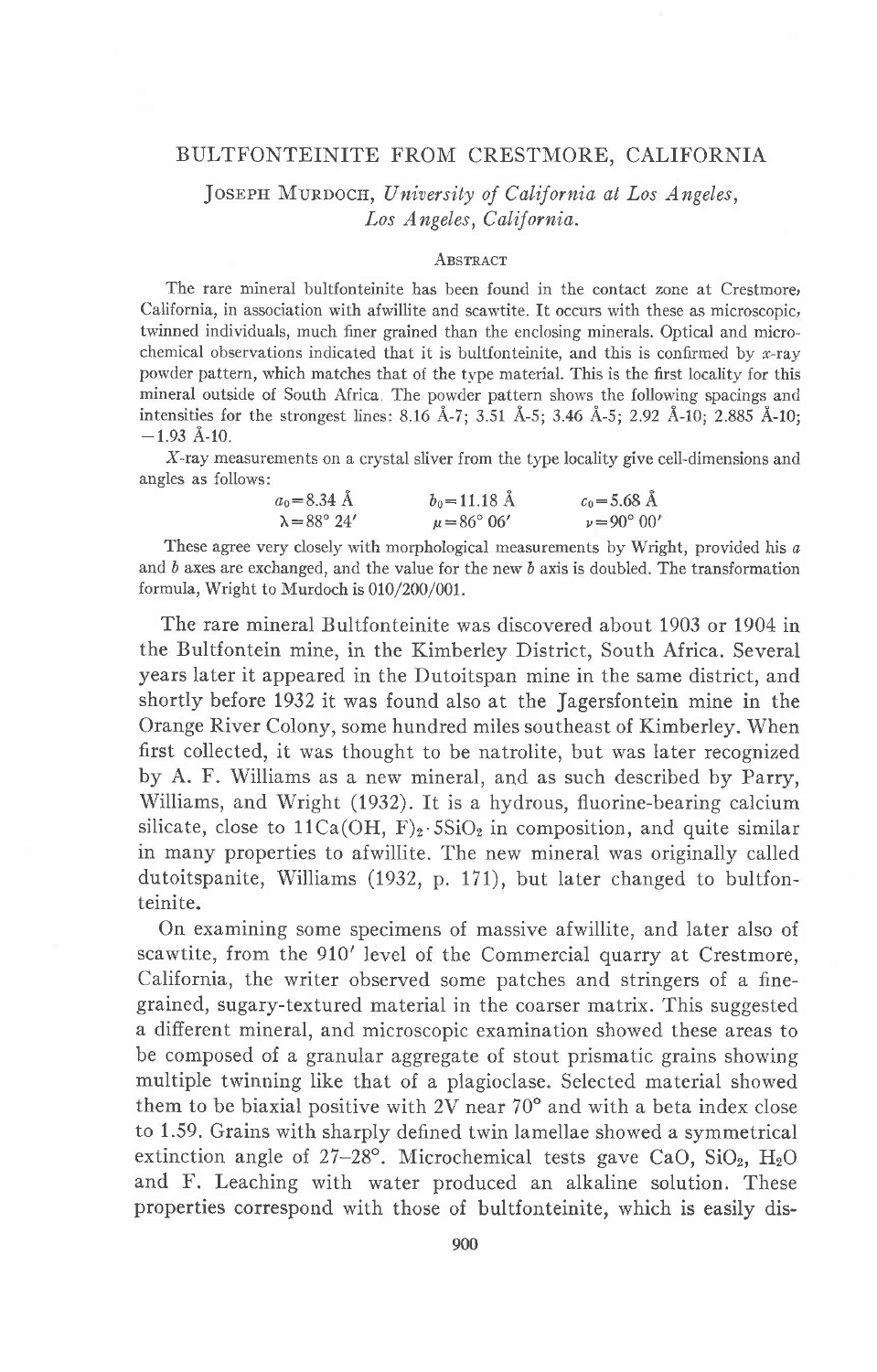tinguished from the optically similar custerite by the extinction angle, which in the latter is only about  $6^{\circ}$  (Tilley 1928), and from afwillite which does not have multiple twinning. Incidentally, the fluorine noted by Switzer and Bailey (1954) in their anaiysis of afwillite from Crestmore, was probably due to the unsuspected presence of bultfonteinite, since there is no practical difference, other than grain size, in appearance between the two minerais.

A thin section of one massive afwillite-buitfonteinite vein showed that the latter mineral occurs as an irregular stringer roughly along the center line of the vein, in part replacing afwillite. This relationship is shown in the photomicrograph (Fig. 1), taken with crossed nicols.

# X-Rav Srupv

A good  $x$ -ray powder photograph was obtained from the Crestmore material, showing a distribution of spacing and intensities which matched no published pattern. Fortunately, through the kindness of Professor C. E. Tilley of Cambridge University, a little of the type mineral from South Africa was made available, and a reference pattern recorded. The two patterns showed a close correspondence, with the exception of a few lines in the Crestmore film'which could be accounted for by the presence of a small amount of calcite impurity in the sample. All bultfonteinite lines down to a spacing of 2.45  $\AA$  have been readily indexed, using the unit cell data given below. Table 1 lists the powder data, using the average of several Crestmore specimens, and compared with the type material.



FIG. 1. Vein of bultfonteinite in afwillite. Magnification shown by .2 mm. scale. Crossed nicols, showing multiple twinning.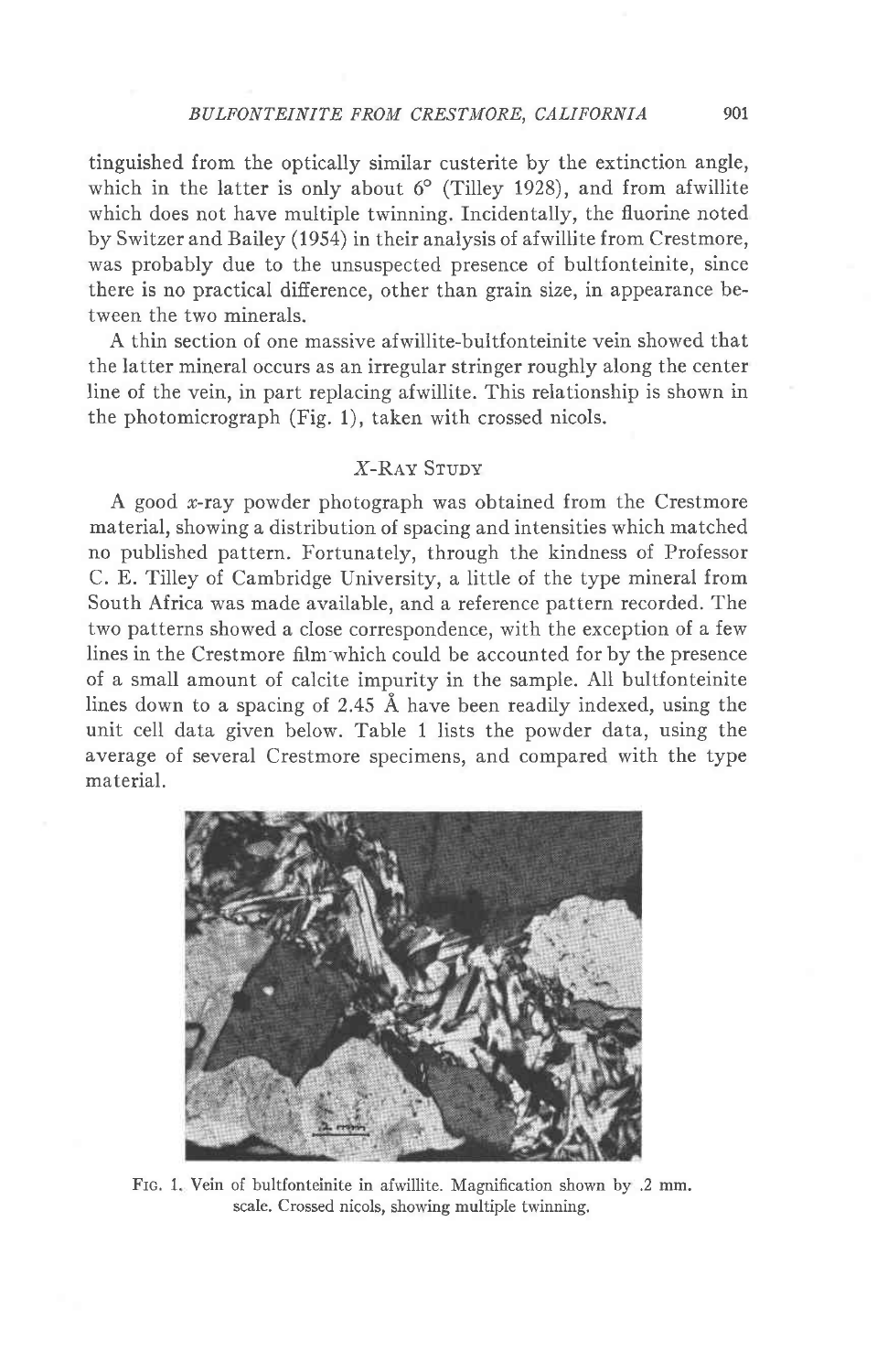| Crestmore                                                       |                                                                                                                    | South Africa                                                        |                                                                   |                                                               |                                                                                                             |
|-----------------------------------------------------------------|--------------------------------------------------------------------------------------------------------------------|---------------------------------------------------------------------|-------------------------------------------------------------------|---------------------------------------------------------------|-------------------------------------------------------------------------------------------------------------|
| $d/n$ measured                                                  | ľ                                                                                                                  | $d/n$ measured                                                      | I                                                                 | $d/n$ calcul.                                                 | hkl                                                                                                         |
| 10.29<br>8.16<br>6.53<br>5.46                                   | $\frac{1}{2}$<br>$\frac{1}{3}$                                                                                     | 8.12<br>6.51<br>5.47                                                | 6<br>$\overline{2}$<br>$\bar{2}$                                  | 11.18<br>8.33<br>6.71<br>5.59                                 | 010<br>100<br>110<br>020                                                                                    |
| 4.065<br>3.98<br>3.83<br>3.65<br>3.59<br>3.51<br>3.46           | Solution of the Content Co                                                                                         | 4.06<br>3.95<br>3.636<br>3.60<br>3.50<br>3.44                       | 4<br>$\frac{1}{2}$<br>$\frac{1}{2}$<br>4<br>$\overline{4}$        | 4.16<br>4.14<br>4.02<br>3.89<br>3.69<br>3.615<br>3.48<br>3.44 | 200<br>111<br>$0\overline{2}1$<br>021<br>$\overline{121}$<br>$\overline{1}21$<br>121<br>$\overline{2}01$    |
| 3.35                                                            | $\frac{1}{2}$                                                                                                      | 3.33                                                                | $\frac{1}{2}$                                                     | 3.40<br>3.34                                                  | 130<br>220                                                                                                  |
| 3.27                                                            | $\frac{1}{2}$                                                                                                      | 3.26                                                                | $\frac{1}{2}$                                                     | 3.337<br>3.268<br>3.244                                       | $2\overline{1}1$<br>$\overline{2}11$<br>201                                                                 |
| 3.11<br>2.92<br>2.885<br>2.825<br>2.78                          | $\frac{1}{2}$<br>$1\bar{0}$<br>10<br>$\overline{4}$<br>$\overline{4}$                                              | 2.92<br>2.88<br>2.825<br>2.77                                       | 6<br>6<br>$\overline{a}$<br>$\overline{4}$                        | 3.111<br>2.958<br>2.913<br>2.834<br>2.785                     | $2\overline{1}1$<br>$\overline{2}\overline{1}1$<br>$\overline{2}21$<br>$2\overline{2}1$<br>$2\overline{2}1$ |
| 2.75<br>2.72<br>2.625<br>2.48                                   |                                                                                                                    | 2.743<br>2.72<br>2.634                                              | 3<br>$\tilde{2}$<br>$\frac{1}{2}$                                 | 2.775<br>2.757<br>2.718<br>2.637<br>2.467                     | 300<br>012<br>012<br>140, 112<br>041                                                                        |
| 2.45<br>2.355<br>2.34<br>2.28<br>2.21                           |                                                                                                                    | 2.36<br>2.333<br>2.272                                              | $\frac{1}{2}$                                                     | 2.441                                                         | 231                                                                                                         |
| 2.19<br>2.12<br>2.093<br>2.037<br>1.99<br>1.956<br>1.93<br>1.91 | 3191818191919191919191932431924                                                                                    | 2.195<br>2.118<br>2.037<br>1.988<br>1.953<br>1.93<br>1.912          | 3<br>4<br>$\overline{5}$<br>$\overline{2}$<br>$\frac{1}{2}$<br>10 |                                                               |                                                                                                             |
| 1.89<br>1.855<br>1.73<br>1.714                                  | $\frac{1}{2}$                                                                                                      | 1.887<br>1.847<br>1.751<br>1.729<br>1.709                           | $\frac{1}{2}$                                                     |                                                               |                                                                                                             |
| 1.687<br>1.667<br>1.63                                          | $3/2$<br>$1/2$<br>$\mathbf{1}$                                                                                     | 1.686<br>1.665<br>1.638<br>1.614                                    |                                                                   |                                                               |                                                                                                             |
| 1.60<br>1.54<br>1.48<br>1.426<br>1.375<br>1.35<br>1.31<br>1.07  | $\mathbf{1}$<br>$\frac{1}{2}$<br>$\frac{1}{2}$<br>$\frac{1}{2}$<br>$\frac{1}{2}$<br>$\frac{1}{2}$<br>$\frac{1}{2}$ | 1.60<br>1.541<br>1.487<br>1.413<br>1.371<br>1.348<br>1.306<br>1.074 | $\mathbf{1}$<br>$\overline{2}$<br>$\mathbf 1$<br>$\mathbf{1}$     |                                                               |                                                                                                             |

# TABLE 1. X-RAY POWDER DATA FOR BULTFONTEINITE, IRON RADIATION, MANGANESE FILTER, IN ANGSTROM UNITS.  $\mathrm{Fek}_\alpha\!=\!1.9373$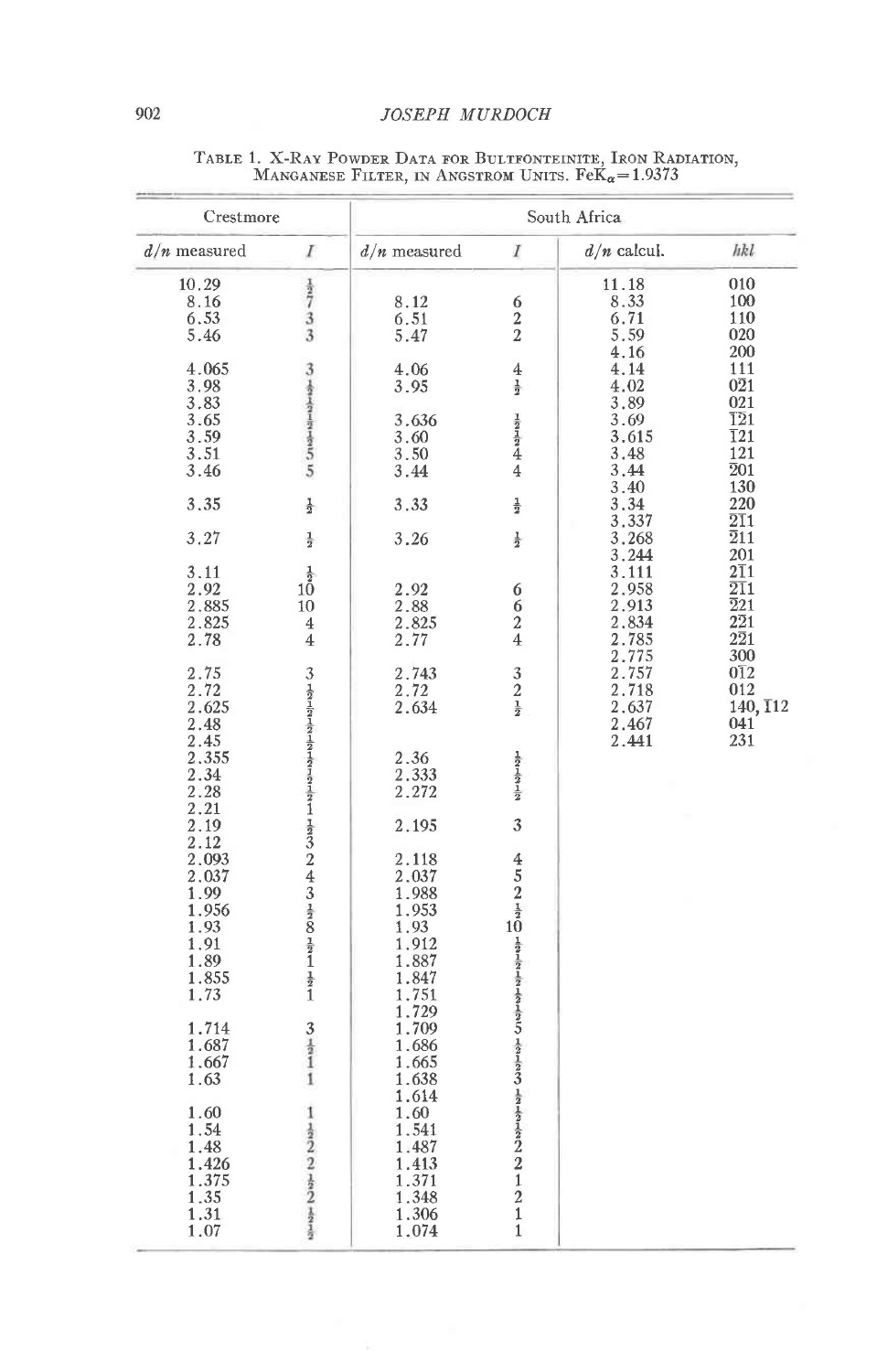# BULFONTEINITE FROM CRESTMORE, CALIFORNIA

### TABLE 2. BULTFONTEINITE **ANGLE TABLE**

Triclinic; Pinacoidal I.  $a:b:c=0.7461:1:0.5078$ ,  $\alpha=91^{\circ}36'$ ,  $\beta=93^{\circ}53'$ ,  $\gamma=89^{\circ}54\frac{1}{3}'$ .  $p_0:q_0: r_0 = 0.6805:0.5067:1$ .  $\lambda = 88^{\circ}24'$ ,  $\mu = 86^{\circ}06'$ ,  $\nu = 90^{\circ}00'$ ,  $p_0' = 0.6823$ ,  $q_0' = 0.5081$ ,  $x_0' = 0.06815$ ,  $y_0' = 0.0280$ .

|                  | Forms            |                  |                      |                     |                     |                      |                     |
|------------------|------------------|------------------|----------------------|---------------------|---------------------|----------------------|---------------------|
| Old              |                  | <b>New</b>       | $\phi$               | $\rho$              | $\boldsymbol{A}$    | B                    | С                   |
| 001              | $\epsilon$       | 001              | $67^{\circ}40'$      | $4^{\circ}13'$      | 86°06'              | 88°24'               | 0°00'               |
| 100              | Ъ                | 010              | 000                  | 90 00               | 90 00               | 000                  | 88 24               |
| 010              | $\mathfrak{a}$   | 100              | 90 00                | 90 00               | 000                 | 90 00                | 86 06               |
| 210              |                  | 140              | $1834\frac{1}{2}$    | 90 00               | $71\;25\frac{1}{2}$ | $18.34\frac{1}{2}$   | $87\;14\frac{1}{2}$ |
| 110              |                  | 120              | 33 53                | 90 00               | 56 07               | 33 53                | $86\;29\frac{1}{2}$ |
| 120              | $\boldsymbol{m}$ | 110              | 53 20                | 90 00               | 36 40               | 53 20                | 85 55               |
| 140              |                  | $2\overline{1}0$ | 110 25               | 90 00               | 20 25               | 110 25               | $86.54\frac{1}{2}$  |
| 120              |                  | M 110            | 126 40               | 90 00               | 36 40               | 126 40               | 87 55               |
| $1\overline{1}0$ |                  | $1\overline{2}0$ | 146 07               | 90 00               | 56 07               | 146 07               | 88 09               |
| $2\overline{1}0$ |                  | 140              | $161\;25\frac{1}{2}$ | 90 00               | $71\;25\frac{1}{2}$ | $161\;25\frac{1}{2}$ | 89 44               |
| 102              | $70^{\circ}$     | 011              | 7 15                 | 28 23               | 86 33}              | 61 52                | 26 32               |
| 101              |                  | 021              | 3 4 2                | 46 34               | 87 19               | 43 33                | 44 51               |
| $\overline{1}02$ |                  | $W$ OT1          | 171 55               | 25 52               | 86 29               | $115.35\frac{1}{2}$  | 25 08               |
| <b>TO1</b>       |                  | $0\overline{2}1$ | $176.05\frac{1}{2}$  | $4500\frac{1}{2}$   | $87\;14\frac{1}{2}$ | 134 52               | $46.28\frac{1}{2}$  |
| 011              | $\epsilon$       | 101              | 87 52                | 36 55               | 53 06 $\frac{1}{2}$ | 88 43                | 33 00               |
| $0\overline{1}1$ | E                | <b>T01</b>       | $-8723$              | 31 35               | 121 33              | 88 38                | 35 26               |
| 112              |                  | 122              | 37 22                | 34 00               | 70 10               | 63 37                | $30\;25\frac{1}{2}$ |
| 211              |                  | 141              | 20 01                | 65 29               | 71 51               | 31 15                | 62 41               |
| 111              |                  | 121              | $35\;42\frac{1}{2}$  | $52~07\frac{1}{2}$  | 62 33               | 50 08                | 48 35               |
| $\overline{1}11$ |                  | $1\overline{2}1$ | 142 47               | 51 08               | 61 44               | 128 19               | 50 10               |
| $1\overline{1}1$ |                  | $\overline{1}21$ | $-30.28$             | $50\;27\frac{1}{2}$ | 113 01              | $48\ 20\frac{1}{2}$  | 51 11               |
| <b>II1</b>       |                  | $\overline{121}$ | $-14808$             | 49 19               | 113 36              | 130 06               | 52 46               |

Transformation formula: Parry, Williams, Wright to Murdoch 010/200/001.

None of the Crestmore mineral was other than microscopic in grain size, but the type specimen from Professor Tilley was in the form of coarsely crystalline prismatic fragments. From these it was possible to select a relatively simple appearing sliver, which could be rather readily oriented on the  $c$ -axis, and since no x-ray determinative work had been done on the mineral, it was decided to see whether a satisfactory celldetermination could be made. Accordingly, a rotation photograph, and equator, first and second layer-line pictures, all about the prism-axis, were taken with filtered copper radiation.

These pictures were successful, and the reciprocal lattice plotted from the layer-lines showed a consistent pattern which appeared to be monoclinic. However, since Wright's optical study showed the mineral to be triclinic, this must be pseudomonoclinic, with  $V=90^{\circ}$  (within the limits of measurement). Twinning on both (100) and (010), is shown by the